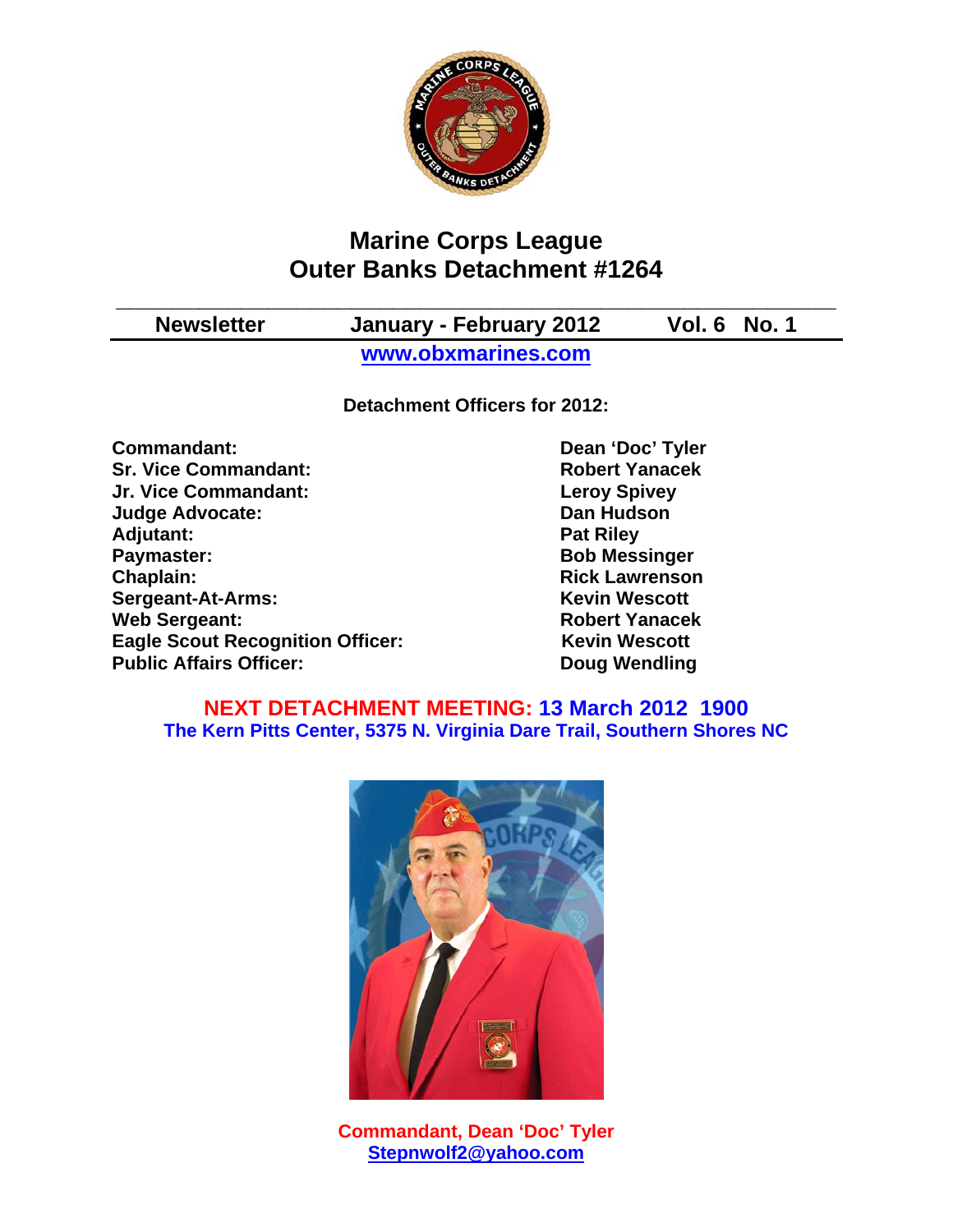# **Current Intel:**

#### **Check your Detachment Website OFTEN: www.obxmarines.com**

#### **Detachment Officer Installation:**

**Detachment Officers for 2011 and 2012 were reinstalled at the regular January 2012 meeting. Kevin Wescott was appointed Detachment Sergeant-at-Arms. Come to the next meeting and get to know your Detachment leadership.** 

#### **2011 Toys For Tots Campaign:**

**Detachment Members participated in the Toys For Tots campaign again in 2011 and did a great job. The Detachment collected 695 toys for local children and contributed 130 hours in volunteer time. An additional 811 toys were picked up from Toys-For-Tots boxes at local businesses. The end result was 1,506 toys delivered for the children in our community. Get involved in the 2012 Toys-For-Tots campaign. You'll be glad you did!** 

#### **Kelly's St. Patrick's Day Parade:**

**Detachment members will be participating in the 2012 St. Patrick's Day Parade. Sign up to join your fellow members on Sunday, 18 March 2012 by contacting Detachment Senior Vice Commandant, Robert Yanacek at webmaster@obxmarines.com or 252-305-5026. We'll have a jeep, a pickup and a marching unit with our Detachment banner.** 

## **Belk Charity Sale:**

**The Detachment is scheduled to take part in the Belk Charity Sale on 21 April 2012 from 0600 – 1000 at the Kill Devil Hills store, 1732 Croatan Hwy. Leading up to that date, members are asked to sign up to sell tickets both at home and at the store. We're scheduled to sell Belk tickets and acquire donations for Marine Roses on weekends beginning Saturday, 17 March and culminating on 21 April. This is a very easy way to earn money for Detachment use in helping our fellow Marines/veterans. Please sign up for one or more 2-hours blocks of time to help us with this year's campaign.** 

**Once a Marine, ALWAYS a Marine…** 

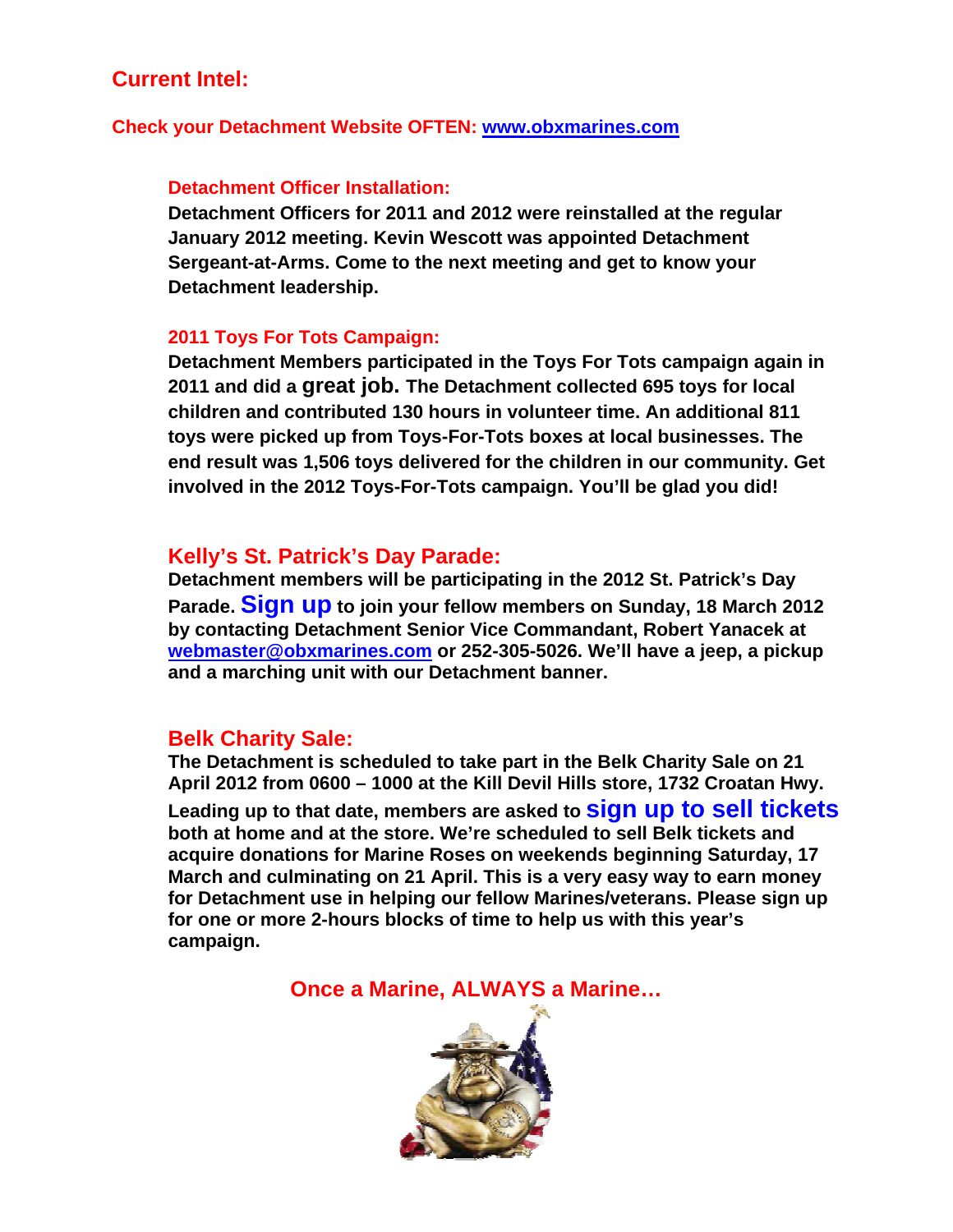## **Pay your dues promptly to continue receiving your Marine Corps League benefits… Unsure if/when your membership dues need to be paid? Contact Bob Messinger, Paymaster at messenger.b@obxmarines.com**

**Member Businesses: We would like to place a link for any member business on our web site. Please send info to Robert Yanacek, our web sergeant, at webmaster@obxmarines.com. Support member's business if at all possible…** 

**Welcome Home to Vietnam Veterans** 

**9:00AM – 4:30PM, Saturday, March 31, 2012 Lowes Motor Speedway [formerly Charlotte Motor Speedway], Concord, NC Tickets FREE for all veterans! Contact the speedway directly for more information or click on the following link: http://www.charlottemotorspeedway.com/tickets/vietnam\_veterans\_homecoming \_celebration\_2012/**

#### **RECRUITING:**

**Recruiting literature is available for all members. Pick some up at the next meeting or request some from your Detachment leadership. Carry recruiting info and applications in your car and never miss and opportunity to let a fellow Marine/FMF Corpsman know what we're about. Make it your objective to recruit one new member this year. Recruiting is EVERYONE'S responsibility! Tell your buddies what they're missing….** 

**Check your Detachment website often: www.obxmarines.com**

**Also, North Carolina and other MCL information is available at the Department NC website: www.ncmcl.org** 

**National Marine Corps League website: www.mcleague.com ALSO: Syndicated Marine Corps League News… www.ncmcl.net** 

## **Detachment Programs/Actions/Events:**

**Volunteer Drivers: to provide transportation of fellow veterans to meetings, Detachment events, VA Hospital, airport, etc.** 

**Notary Public Service: Provided at NO COST to members needing Notary services. Contact Robert Yanacek, Detachment Senior Vice Commandant/Web Sergeant.** 

**Uniforms: When ordering uniform items from The Semper Fi Store, consider combining your order with that of a buddy. It'll save on shipping costs.**